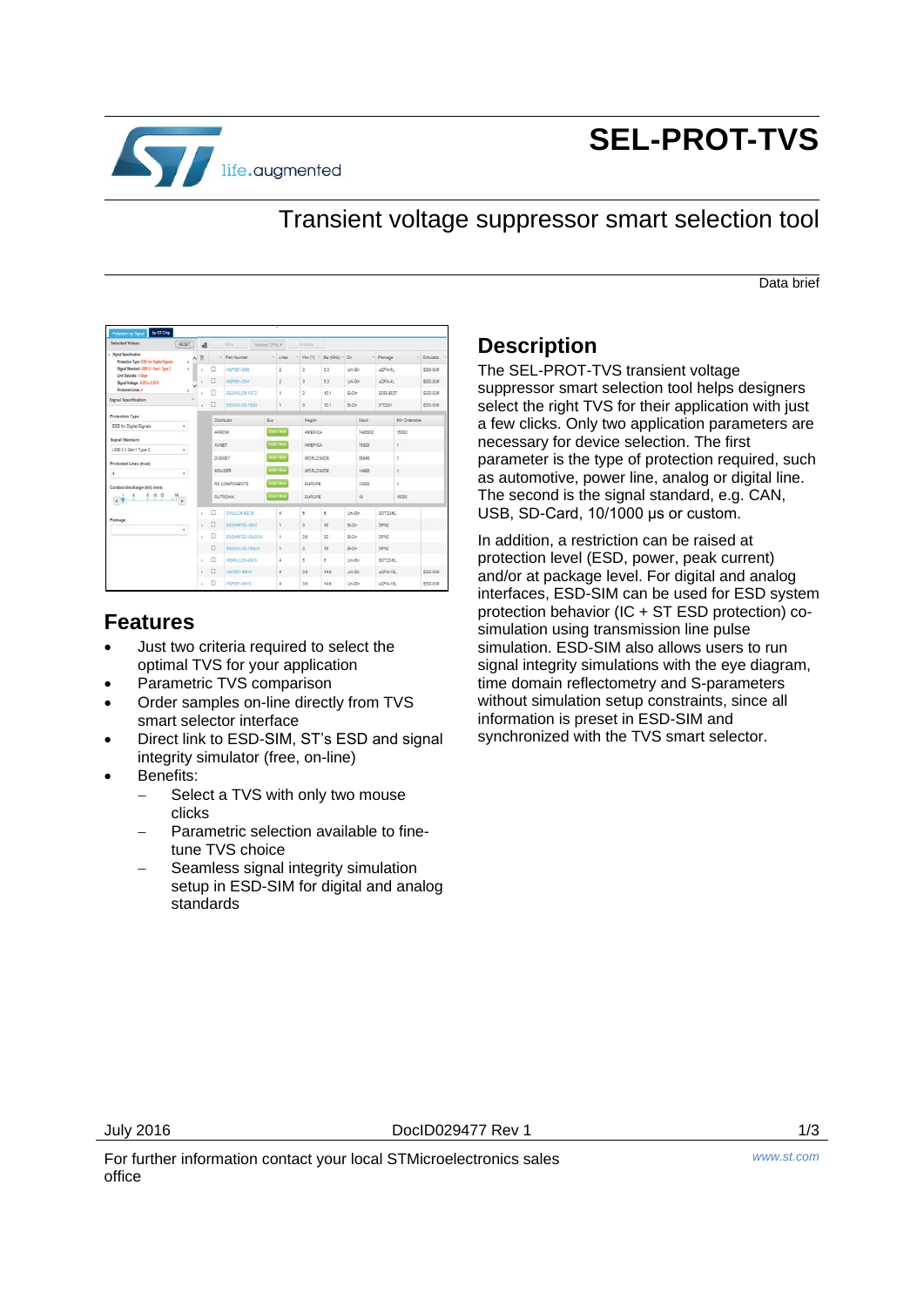# **1 Ordering information**

**Table 1: Ordering information**

| Order code   |
|--------------|
| SEL-PROT-TVS |

# **2 Revision history**

| Table 2: Document revision history |  |  |
|------------------------------------|--|--|
|------------------------------------|--|--|

| <b>Date</b> | <b>Revision</b> | <b>Changes</b> |
|-------------|-----------------|----------------|
| 04-Jul-2016 |                 | First issue.   |